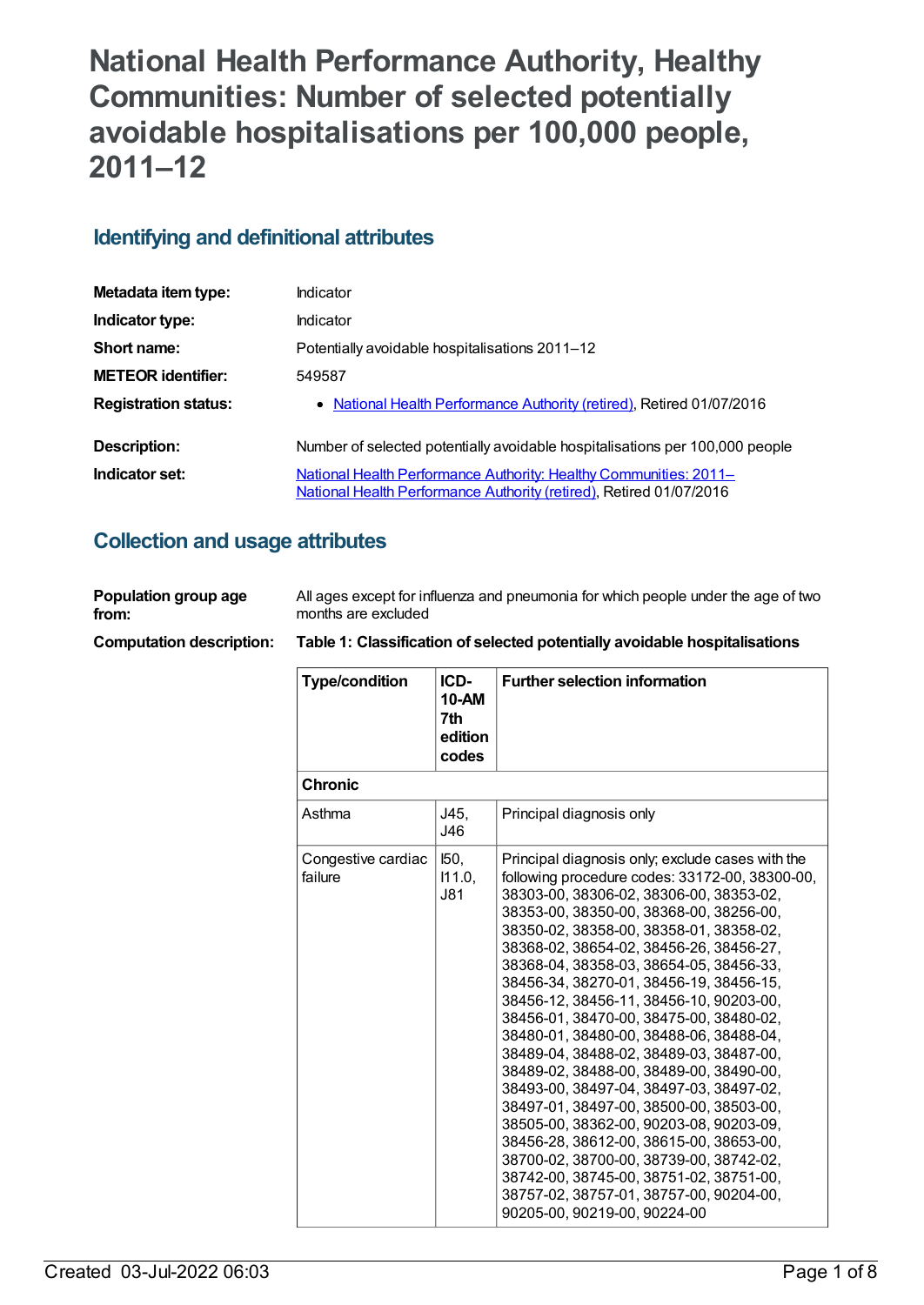| <b>Diabetes</b><br>complications                   | $E10-$<br>E14.9                                      | Principal diagnosis only                                                                                                                                              |
|----------------------------------------------------|------------------------------------------------------|-----------------------------------------------------------------------------------------------------------------------------------------------------------------------|
| Chronic obstructive<br>pulmonary disease<br>(COPD) | J20,<br>J41,<br>J42,<br>J43,<br>J44,<br>J47          | Principal diagnosis only; J20 only with additional<br>diagnoses of J41, J42, J43, J44, J47                                                                            |
| Angina                                             | 120,<br>124.0,<br>124.8,<br>124.9                    | Principal diagnosis only; exclude cases with<br>procedure codes not in blocks [1820] to [2016]                                                                        |
| Iron deficiency<br>anaemia                         | D50.1,<br>D50.8,<br>D50.9                            | Principal diagnosis only                                                                                                                                              |
| Hypertension                                       | 110,<br>111.9                                        | Principal diagnosis only; exclude cases with<br>procedure codes according to the list of<br>procedures excluded from the Congestive cardiac<br>failure category above |
| Nutritional<br>deficiencies                        | E40,<br>E41,<br>E42,<br>E43,<br>E55.0,<br>E64.3      | Principal diagnosis only                                                                                                                                              |
| Rheumatic heart<br>disease <sup>*</sup>            | I00 to<br>109                                        | Principal diagnosis only                                                                                                                                              |
| Acute                                              |                                                      |                                                                                                                                                                       |
| Dehydration and<br>gastroenteritis                 | A09.9,<br>E86,<br>K52.2,<br>K52.8,<br>K52.9          | Principal diagnosis only                                                                                                                                              |
| Pyelonephritis                                     | N <sub>10</sub> ,<br>N11,<br>N12,<br>N13.6,<br>N39.0 | Principal diagnosis only                                                                                                                                              |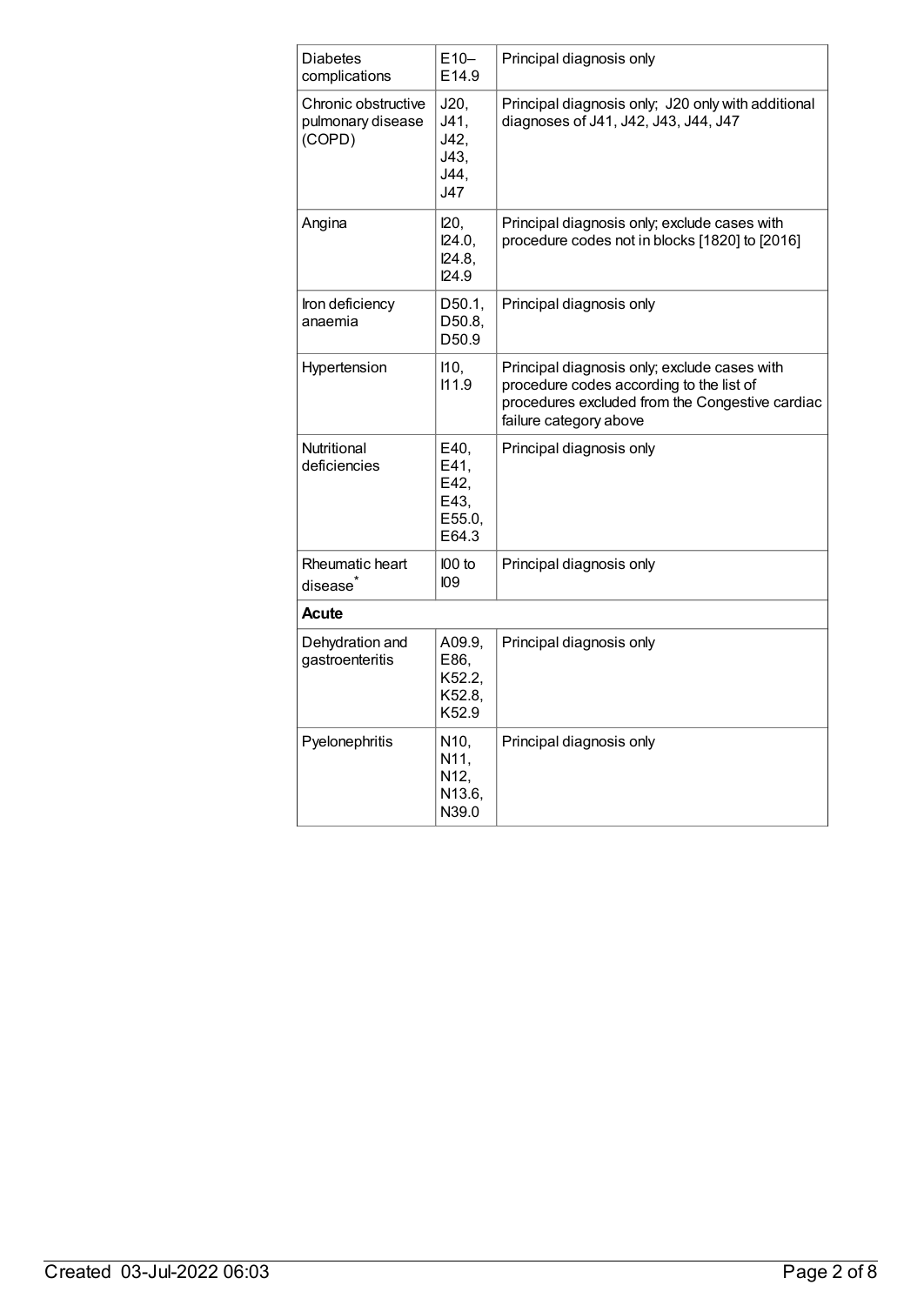| Perforated/bleeding<br>ulcer                    | K25.0,<br>K25.1,                                                                                                                                                                                               | Principal diagnosis only                                                                                                                                                             |
|-------------------------------------------------|----------------------------------------------------------------------------------------------------------------------------------------------------------------------------------------------------------------|--------------------------------------------------------------------------------------------------------------------------------------------------------------------------------------|
|                                                 | K25.2,<br>K25.4,<br>K25.5,<br>K25.6,<br>K26.0,<br>K26.1,<br>K26.2,<br>K26.4,<br>K26.5,<br>K26.6,<br>K27.0,<br>K27.1,<br>K27.2,<br>K27.4,<br>K27.5,<br>K27.6,<br>K28.0,<br>K28.1,<br>K28.2,<br>K28.4,<br>K28.5, |                                                                                                                                                                                      |
| Cellulitis                                      | K28.6<br>L03,                                                                                                                                                                                                  | Principal diagnosis only; exclude cases with any                                                                                                                                     |
|                                                 | L04,<br>L08,<br>L88,<br>L98.0,<br>L98.3                                                                                                                                                                        | procedure except those in blocks 1820 to 2016 or<br>if procedure is 30316-02, 30676-00, 30223-02,<br>30064-00, 34528-02, 39127-00, 90661-00 and<br>this is the only listed procedure |
| Pelvic inflammatory<br>disease                  | N70,<br>N73,<br>N74                                                                                                                                                                                            | Principal diagnosis only                                                                                                                                                             |
| Ear, nose and<br>throat infections              | H66,<br>H67,<br>J02,<br>J03,<br>J06,<br>J31.2                                                                                                                                                                  | Principal diagnosis only                                                                                                                                                             |
| Dental conditions                               | K02,<br>K03,<br>K04,<br>K05,<br>K06,<br>K08,<br>K09.8,<br>K09.9,<br>K12,<br>K13                                                                                                                                | Principal diagnosis only                                                                                                                                                             |
| Appendicitis with<br>generalised<br>peritonitis | K35.2,<br>K35.3                                                                                                                                                                                                | In any diagnosis field $(1-100)$                                                                                                                                                     |
| Convulsions and<br>epilepsy                     | G40,<br>G41,<br>O15,<br>R <sub>56</sub>                                                                                                                                                                        | Principal diagnosis only                                                                                                                                                             |
| Gangrene                                        | R <sub>02</sub>                                                                                                                                                                                                | In any diagnosis field (1-100)                                                                                                                                                       |
| Vaccine-preventable                             |                                                                                                                                                                                                                |                                                                                                                                                                                      |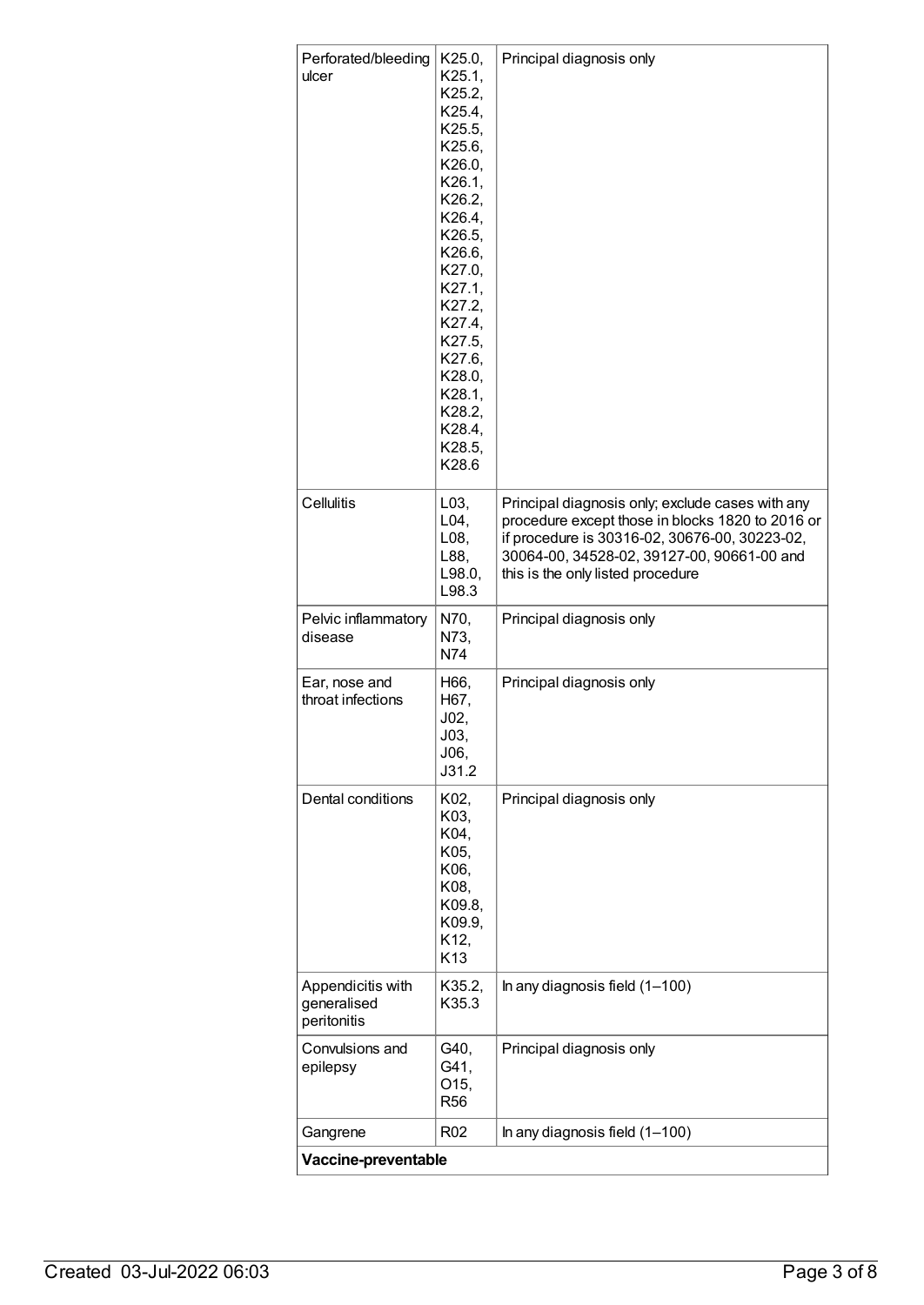|                                 | Influenza and<br>pneumonia                                                       | J10,<br>J11,<br>J13,<br>J14,<br>J15.3,<br>J15.4,<br>J15.7,<br>J15.9,<br>J16.8,<br>J18.1,<br>J18.8               | In any diagnosis field (1-100), excludes cases<br>with additional diagnosis of D57 (sickle-cell<br>disorders) and people under 2 months                                                                                                                                                                                                                                                                                  |
|---------------------------------|----------------------------------------------------------------------------------|-----------------------------------------------------------------------------------------------------------------|--------------------------------------------------------------------------------------------------------------------------------------------------------------------------------------------------------------------------------------------------------------------------------------------------------------------------------------------------------------------------------------------------------------------------|
|                                 | Other vaccine-<br>preventable<br>conditions                                      | A35,<br>A36,<br>A37,<br>A80,<br>B05,<br>B06,<br>B16.1,<br>B16.9,<br>B18.0,<br>B18.1,<br>B26,<br>G00.0,<br>M01.4 | In any diagnosis field $(1-100)$                                                                                                                                                                                                                                                                                                                                                                                         |
|                                 | * Includes acute rheumatic fever.                                                |                                                                                                                 |                                                                                                                                                                                                                                                                                                                                                                                                                          |
|                                 | based on postcode of usual residence of the patient.                             |                                                                                                                 | Analysis by Medicare Local catchment and Statistical Areas Level 3 (SA3) is                                                                                                                                                                                                                                                                                                                                              |
| <b>Computation:</b>             | Presented as a number per 100,000 people.<br>100,000 x (Numerator ÷ Denominator) |                                                                                                                 |                                                                                                                                                                                                                                                                                                                                                                                                                          |
|                                 |                                                                                  |                                                                                                                 | Number of selected potentially avoidable hospitalisations per 100,000 people<br>(crude and age-standardised to the 2001 Australian population)                                                                                                                                                                                                                                                                           |
| <b>Numerator:</b>               | groups:                                                                          |                                                                                                                 | Total number of potentially avoidable hospitalisations in 2011-12 for the following                                                                                                                                                                                                                                                                                                                                      |
|                                 | conditions                                                                       |                                                                                                                 | • Selected potentially avoidable hospitalisations<br>• Potentially avoidable hospitalisations for chronic conditions<br>• Potentially avoidable hospitalisations for acute and vaccine-preventable<br>• Potentially avoidable hospitalisations for individual conditions except iron<br>deficiency anaemia and nutritional deficiencies which were combined due to<br>low separation counts for nutritional deficiencies |
| <b>Numerator data elements:</b> | Data Element / Data Set-                                                         |                                                                                                                 |                                                                                                                                                                                                                                                                                                                                                                                                                          |
|                                 |                                                                                  |                                                                                                                 | Episode of admitted patient care—admission date, DDMMYYYY                                                                                                                                                                                                                                                                                                                                                                |
|                                 | Data Source                                                                      |                                                                                                                 |                                                                                                                                                                                                                                                                                                                                                                                                                          |
|                                 | <b>National Hospital Morbidity Database (NHMD)</b>                               |                                                                                                                 |                                                                                                                                                                                                                                                                                                                                                                                                                          |
|                                 | NMDS / DSS                                                                       |                                                                                                                 |                                                                                                                                                                                                                                                                                                                                                                                                                          |
|                                 | <b>Admitted patient care NMDS 2011-12</b>                                        |                                                                                                                 |                                                                                                                                                                                                                                                                                                                                                                                                                          |
|                                 | Guide for use                                                                    |                                                                                                                 |                                                                                                                                                                                                                                                                                                                                                                                                                          |
|                                 |                                                                                  |                                                                                                                 | Data source type: Administrative by-product data                                                                                                                                                                                                                                                                                                                                                                         |
|                                 | Data Element / Data Set-                                                         |                                                                                                                 |                                                                                                                                                                                                                                                                                                                                                                                                                          |
|                                 | Person-date of birth, DDMMYYYY                                                   |                                                                                                                 |                                                                                                                                                                                                                                                                                                                                                                                                                          |
|                                 | Data Source                                                                      |                                                                                                                 |                                                                                                                                                                                                                                                                                                                                                                                                                          |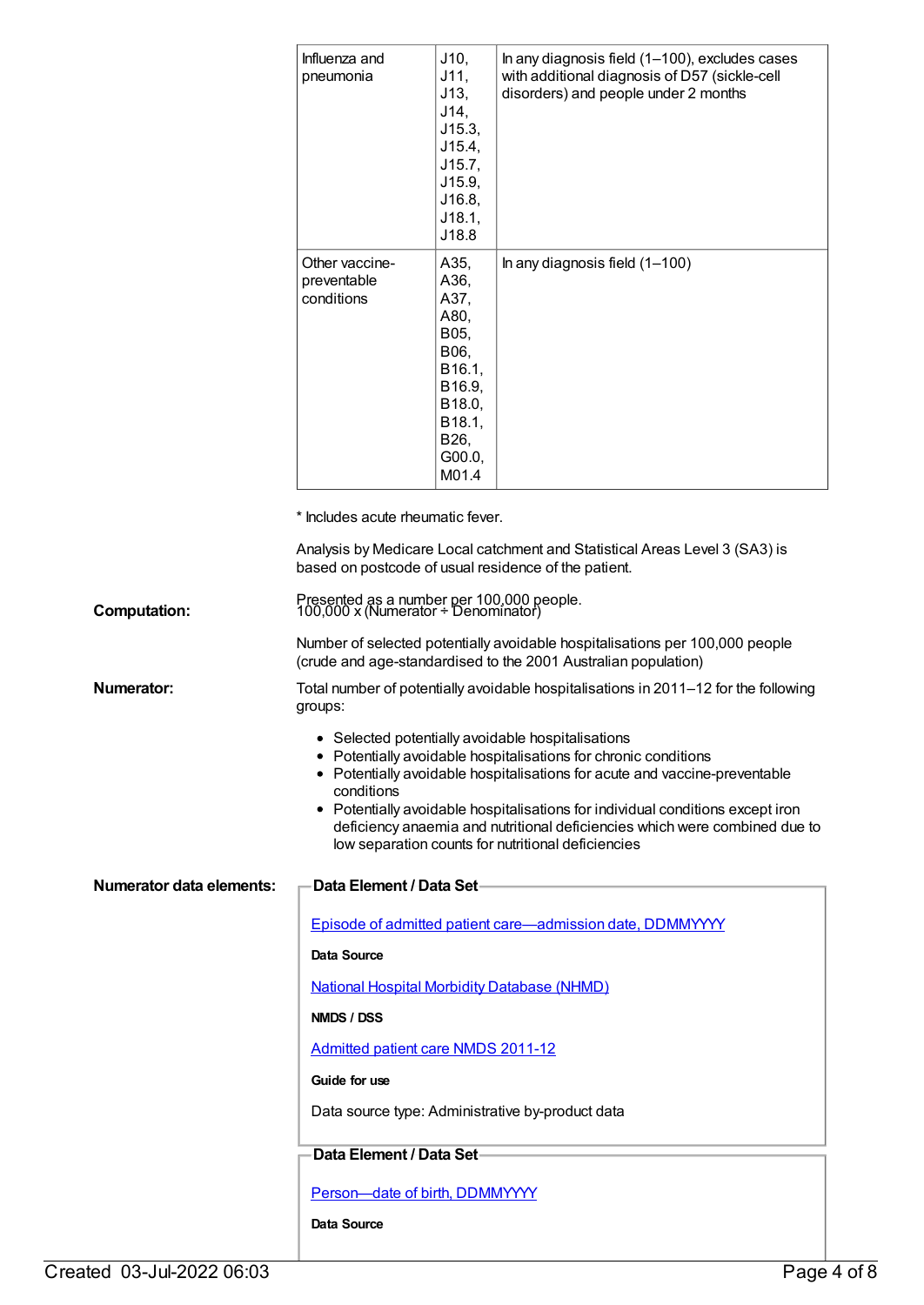National Hospital Morbidity [Database](https://meteor.aihw.gov.au/content/394352) (NHMD)

#### **NMDS / DSS**

[Admitted](https://meteor.aihw.gov.au/content/426861) patient care NMDS 2011-12

#### **Guide for use**

Data source type: Administrative by-product data

Used to calculate age

### **Data Element / Data Set**

Episode of [care—additional](https://meteor.aihw.gov.au/content/391322) diagnosis, code (ICD-10-AM 7th edn) ANN{.N[N]}

**Data Source**

National Hospital Morbidity [Database](https://meteor.aihw.gov.au/content/394352) (NHMD)

**NMDS / DSS**

[Admitted](https://meteor.aihw.gov.au/content/426861) patient care NMDS 2011-12

**Guide for use**

Data source type: Administrative by-product data

### **Data Element / Data Set**

Episode of [care—principal](https://meteor.aihw.gov.au/content/391326) diagnosis, code (ICD-10-AM 7th edn) ANN{.N[N]}

**Data Source**

National Hospital Morbidity [Database](https://meteor.aihw.gov.au/content/394352) (NHMD)

**NMDS / DSS**

[Admitted](https://meteor.aihw.gov.au/content/426861) patient care NMDS 2011-12

#### **Guide for use**

Data source type: Administrative by-product data

### **Data Element / Data Set**

Episode of admitted patient [care—procedure,](https://meteor.aihw.gov.au/content/391349) code (ACHI 7th edn) NNNNN-NN

### **Data Source**

National Hospital Morbidity [Database](https://meteor.aihw.gov.au/content/394352) (NHMD)

### **NMDS / DSS**

[Admitted](https://meteor.aihw.gov.au/content/426861) patient care NMDS 2011-12

### **Guide for use**

Data source type: Administrative by-product data

**Denominator:** Total population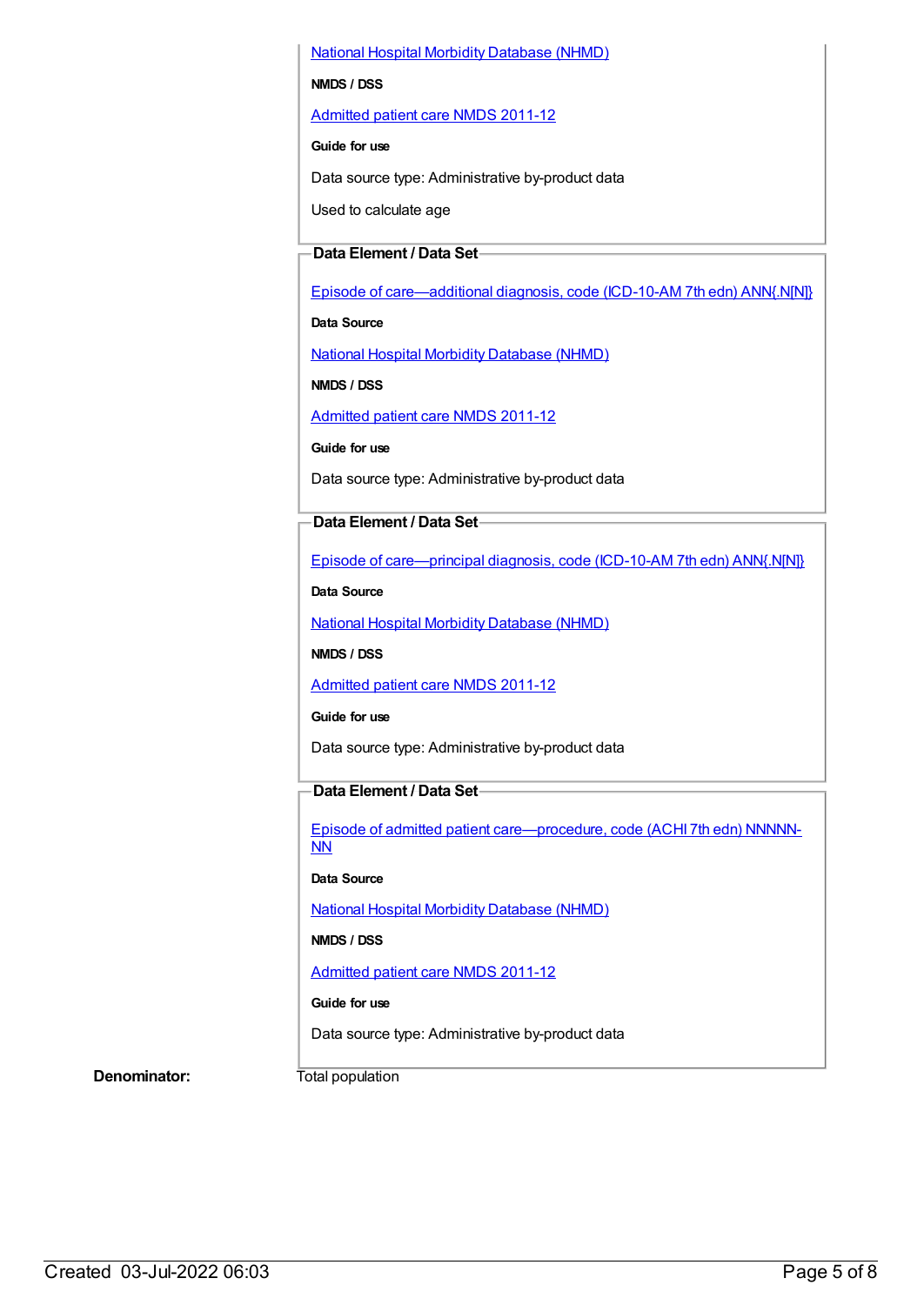| Denominator data<br>elements:           | <b>Data Element / Data Set-</b><br>Person—estimated resident population of Australia, total people N[N(7)]                                                                                                                                                                                                                                                                                                                                                                                                                                                                                                                                                                                                                                                                                                                                                                                                                                                                                                                                                                                                                                                                                                                                                                                                                                                                                                                                                                                                                                                                                                                                                                                                                                                                                                                                                                                                                                                                                       |  |  |
|-----------------------------------------|--------------------------------------------------------------------------------------------------------------------------------------------------------------------------------------------------------------------------------------------------------------------------------------------------------------------------------------------------------------------------------------------------------------------------------------------------------------------------------------------------------------------------------------------------------------------------------------------------------------------------------------------------------------------------------------------------------------------------------------------------------------------------------------------------------------------------------------------------------------------------------------------------------------------------------------------------------------------------------------------------------------------------------------------------------------------------------------------------------------------------------------------------------------------------------------------------------------------------------------------------------------------------------------------------------------------------------------------------------------------------------------------------------------------------------------------------------------------------------------------------------------------------------------------------------------------------------------------------------------------------------------------------------------------------------------------------------------------------------------------------------------------------------------------------------------------------------------------------------------------------------------------------------------------------------------------------------------------------------------------------|--|--|
|                                         | Data Source                                                                                                                                                                                                                                                                                                                                                                                                                                                                                                                                                                                                                                                                                                                                                                                                                                                                                                                                                                                                                                                                                                                                                                                                                                                                                                                                                                                                                                                                                                                                                                                                                                                                                                                                                                                                                                                                                                                                                                                      |  |  |
|                                         | ABS Estimated resident population (total population)                                                                                                                                                                                                                                                                                                                                                                                                                                                                                                                                                                                                                                                                                                                                                                                                                                                                                                                                                                                                                                                                                                                                                                                                                                                                                                                                                                                                                                                                                                                                                                                                                                                                                                                                                                                                                                                                                                                                             |  |  |
|                                         | Guide for use                                                                                                                                                                                                                                                                                                                                                                                                                                                                                                                                                                                                                                                                                                                                                                                                                                                                                                                                                                                                                                                                                                                                                                                                                                                                                                                                                                                                                                                                                                                                                                                                                                                                                                                                                                                                                                                                                                                                                                                    |  |  |
|                                         | ABS Estimated resident population as at June 2011                                                                                                                                                                                                                                                                                                                                                                                                                                                                                                                                                                                                                                                                                                                                                                                                                                                                                                                                                                                                                                                                                                                                                                                                                                                                                                                                                                                                                                                                                                                                                                                                                                                                                                                                                                                                                                                                                                                                                |  |  |
|                                         | Data source type: Census based plus administrative by-product data                                                                                                                                                                                                                                                                                                                                                                                                                                                                                                                                                                                                                                                                                                                                                                                                                                                                                                                                                                                                                                                                                                                                                                                                                                                                                                                                                                                                                                                                                                                                                                                                                                                                                                                                                                                                                                                                                                                               |  |  |
| Disaggregation:                         | 2011-12 by Medicare Local catchments, Medicare Local peer groups and<br>Statistical Areas Level 3, which have been derived from Postcode-Australian<br>(person):                                                                                                                                                                                                                                                                                                                                                                                                                                                                                                                                                                                                                                                                                                                                                                                                                                                                                                                                                                                                                                                                                                                                                                                                                                                                                                                                                                                                                                                                                                                                                                                                                                                                                                                                                                                                                                 |  |  |
|                                         | • Medicare Locals are primary health care organisations established to<br>improve responsiveness, coordinate primary health care delivery and tackle<br>local health care needs and service gaps. A Medicare Local catchment refers<br>to the geographical area of a Medical Local.<br>Medicare Local peer groups are the grouping of the 61 Medicare Locals into<br>seven peer groups. This grouping was undertaken by the National Health<br>Performance Authority using statistical cluster analysis of 2006 Census<br>based socioeconomic status for each Medicare Local and, 2006 Census<br>based Remoteness Area categories (ABS cat. no. 2039.0). Additional<br>information on the average distance to the closest large city and major<br>hospital (A1 public hospital peer group classification, 2010-11) contributed<br>to the assignment of Medicare Locals to peer groups. Groupings were tested<br>for face validity with a stakeholder group. The National Health Performance<br>Authority has created 7 peer groups: Metro 1 to 3, Regional 1 and 2 and<br>Rural 1 and 2.<br>• Statistical Areas Level 3 (SA3s) are geographic areas defined in the ABS<br>Australian Statistical Geography Standard (ASGS). The aim of SA3s is to<br>create a standard framework for the analysis of ABS data at the regional level<br>through clustering groups of SA2s that have similar regional characteristics.<br>There are 333 spatial SA3s covering the whole of Australia without gaps or<br>overlaps. They are designed to provide a regional breakdown of Australia.<br>SA3s generally have a population of between 30,000 and 130,000 people.<br>There are approximately 50 with fewer than 30,000 people and 35 with more<br>than 130,000 as at 30 June 2011. For further information see the ABS<br>publication, Australian Statistical Geography Standard (ASGS): Volume 1 -<br>Main Structure and Greater Capital City Statistical Areas, July 2011 (cat. no.<br>1270.0.55.001). |  |  |
| <b>Disaggregation data</b><br>elements: | Data Element / Data Set                                                                                                                                                                                                                                                                                                                                                                                                                                                                                                                                                                                                                                                                                                                                                                                                                                                                                                                                                                                                                                                                                                                                                                                                                                                                                                                                                                                                                                                                                                                                                                                                                                                                                                                                                                                                                                                                                                                                                                          |  |  |
|                                         | Address-Australian postcode, Australian postcode code (Postcode datafile)<br>{NNNN}                                                                                                                                                                                                                                                                                                                                                                                                                                                                                                                                                                                                                                                                                                                                                                                                                                                                                                                                                                                                                                                                                                                                                                                                                                                                                                                                                                                                                                                                                                                                                                                                                                                                                                                                                                                                                                                                                                              |  |  |
|                                         | Data Source                                                                                                                                                                                                                                                                                                                                                                                                                                                                                                                                                                                                                                                                                                                                                                                                                                                                                                                                                                                                                                                                                                                                                                                                                                                                                                                                                                                                                                                                                                                                                                                                                                                                                                                                                                                                                                                                                                                                                                                      |  |  |
|                                         | <b>National Hospital Morbidity Database (NHMD)</b>                                                                                                                                                                                                                                                                                                                                                                                                                                                                                                                                                                                                                                                                                                                                                                                                                                                                                                                                                                                                                                                                                                                                                                                                                                                                                                                                                                                                                                                                                                                                                                                                                                                                                                                                                                                                                                                                                                                                               |  |  |
|                                         | Guide for use                                                                                                                                                                                                                                                                                                                                                                                                                                                                                                                                                                                                                                                                                                                                                                                                                                                                                                                                                                                                                                                                                                                                                                                                                                                                                                                                                                                                                                                                                                                                                                                                                                                                                                                                                                                                                                                                                                                                                                                    |  |  |
|                                         | Data source type: Administrative by-product data                                                                                                                                                                                                                                                                                                                                                                                                                                                                                                                                                                                                                                                                                                                                                                                                                                                                                                                                                                                                                                                                                                                                                                                                                                                                                                                                                                                                                                                                                                                                                                                                                                                                                                                                                                                                                                                                                                                                                 |  |  |
|                                         | Used for disaggregation by Medicare Local catchment and Statistical Areas<br>Level 3.                                                                                                                                                                                                                                                                                                                                                                                                                                                                                                                                                                                                                                                                                                                                                                                                                                                                                                                                                                                                                                                                                                                                                                                                                                                                                                                                                                                                                                                                                                                                                                                                                                                                                                                                                                                                                                                                                                            |  |  |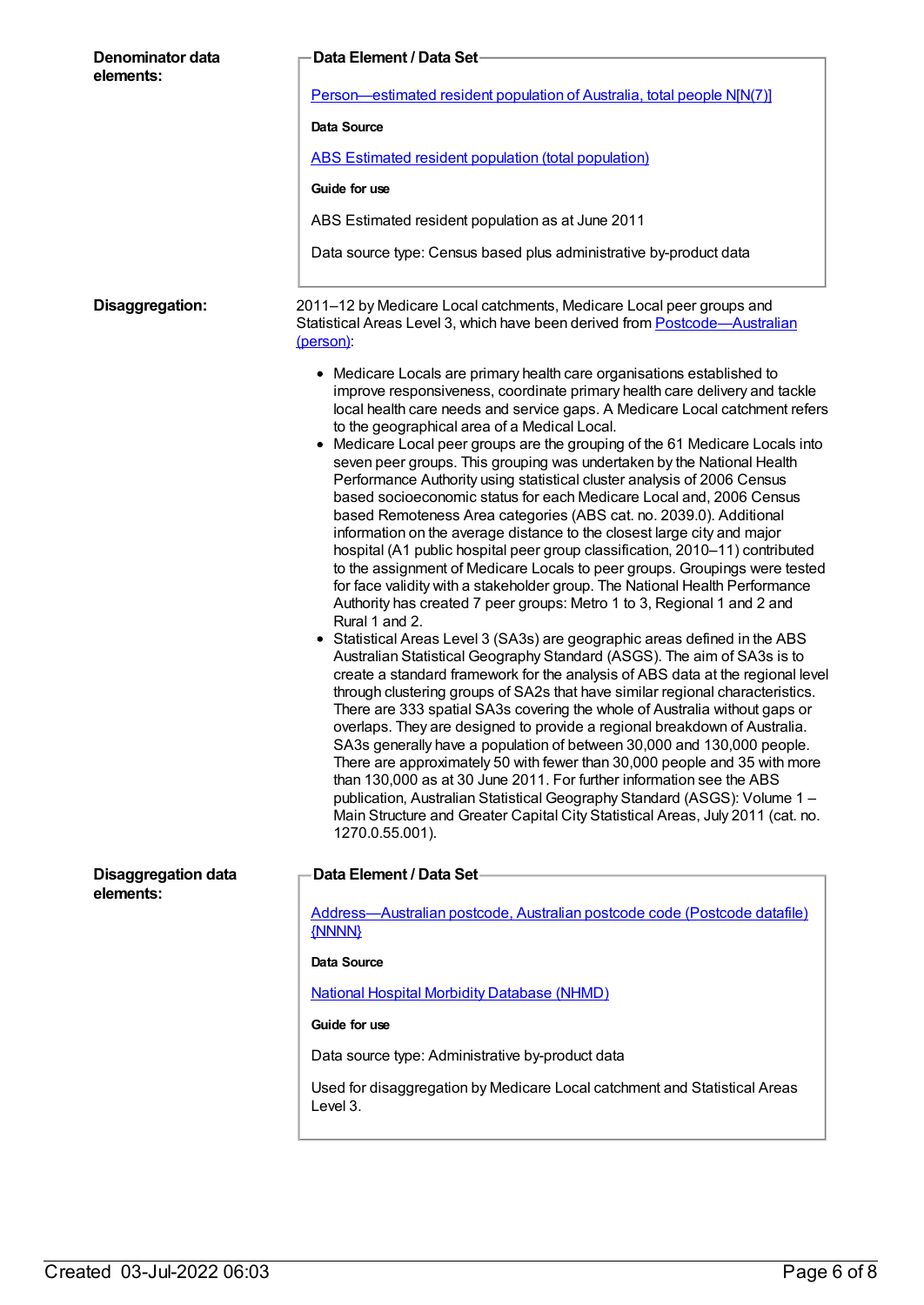**Comments:** The scope of the Admitted Patient Care National Minimum Data Set (APC NMDS) is episodes of care for admitted patients in all public and private acute and psychiatric hospitals, free standing day hospital facilities and alcohol and drug treatment centres in Australia. Hospitals operated by the Australian Defence Force, corrections authorities and in Australia's offshore territories may also be included. Hospitals specialising in dental, ophthalmic aids and other specialised acute medical or surgical care are included. Episodes of non-admitted patient care provided in outpatient clinics or emergency departments are excluded from the APC NMDS data.

> Potentially avoidable hospitalisations are also called 'potentially preventable hospitalisations' and 'ambulatory care sensitive hospitalisations'.

# **Representational attributes**

| Rate     |
|----------|
| Real     |
| Episode  |
| NN[NN].N |
|          |

## **Indicator conceptual framework**

**Framework and dimensions:**

[PAF-Effectiveness](https://meteor.aihw.gov.au/content/554928) of access

#### [PAF-Effectiveness](https://meteor.aihw.gov.au/content/554925)

- [PAF-Appropriateness](https://meteor.aihw.gov.au/content/554929)
- [PAF-Effectiveness](https://meteor.aihw.gov.au/content/554928) of access
- **[PAF-Quality](https://meteor.aihw.gov.au/content/554930)** 
	- o **[PAF-Capability](https://meteor.aihw.gov.au/content/554934)**
	- [PAF-Continuity](https://meteor.aihw.gov.au/content/554935)
	- [PAF-Responsiveness](https://meteor.aihw.gov.au/content/554933)
	- o [PAF-Safety](https://meteor.aihw.gov.au/content/554932)
- [PAF-Sustainability](https://meteor.aihw.gov.au/content/554931)

### [PAF-Safety](https://meteor.aihw.gov.au/content/554932)

[PAF-Equity](https://meteor.aihw.gov.au/content/554927) of access

**Data source attributes**